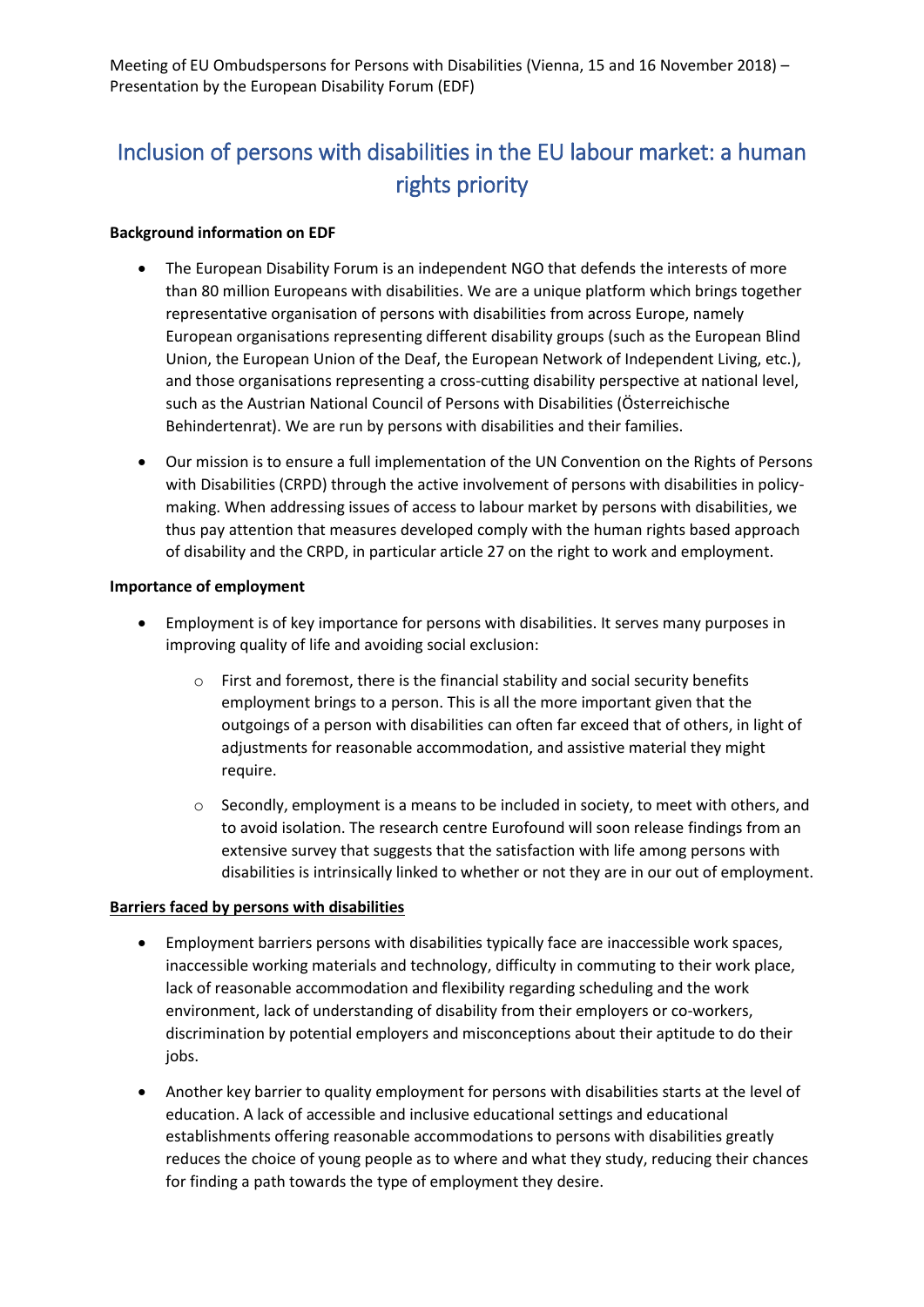Meeting of EU Ombudspersons for Persons with Disabilities (Vienna, 15 and 16 November 2018) – Presentation by the European Disability Forum (EDF)

- Even when persons with disabilities find employment, they are often restricted in their choice of where they work, or are underemployed. Persons with disabilities are more likely than others to work in part-time jobs or have a-typical working contracts.
- Overall, young persons with disabilities, women with disabilities and persons with high support need, are the more discriminated against in the field of employment.

## **General figures**

- [We should be cautious when looking at figures on unemployment with regards to persons with disabilities. Long-term unemployed persons with disabilities who receive state aid and are not actively job-searchers are often not counted in unemployment statistics. The figures for unemployment among persons with disabilities therefore overlooks a large number of people who, owing to various barriers, are unable to find employment. A person with disabilities who is dependent on state benefits to survive is not necessarily a person who does not wish to work, but rather who might see the move towards employment as too difficult or risky, in the case that they would lose any future entitlement to disability allowance (as is the case in some Member States). This is why here we look instead at statistics for persons with disabilities in active employment, rather than figures of those who are unemployed.]
- **In the EU, only about 47% of persons with disabilities are employed compared to 72% of persons without disabilities. Europe 2020 target for EU 27 is 75%.**<sup>1</sup>
- **The situation across Member States differs significantly. The employment rate of people with disabilities (for both sexes) is very low in Croatia (20%), Greece (30%) and Malta (32%). On the contrary, this same rate is relatively high in Cyprus (55%), Germany (57%) and Sweden (59%).**<sup>2</sup>
- There is an employment gap between people with and without disabilities in all EU Member States. The highest gap can be found in Lithuania (39 percentage points), Bulgaria (36 pp) and Hungary (34 pp). On the other side, we find Luxembourg (21 percentage points), Cyprus (19 pp) and Italy (18 pp).
- Among the inactive disabled population aged 15 to 64, an illness or disability was unsurprisingly the main reason stated for not seeking employment. This reason was most frequently mentioned by persons aged 25-54.<sup>3</sup>
- The extent to which people with disabilities feel left out of society varies considerably depending on whether they are employed or not. Those who have a job far less often report feeling left out of society than long-term unemployed disabled respondents or those who are unable to work because of their disability (Eurofound report on The Social and Employment situation of People with Disabilities 2018, not yet published).

## **Legal framework applicable to all EU and EU Member States**

- The EU and all its Member States have to ensure the right of persons with disabilities to employment as enshrined in the CRPD (in particular article 27) and the 2000 EU Employment Equality Directive.<sup>4</sup>
	- o Article 27 of the CRPD enshrines the right to work and employment of persons with disabilities. It upholds the important principles of equality and non-discrimination

<sup>3</sup> [https://ec.europa.eu/eurostat/statistics-explained/index.php/Disability\\_statistics\\_-\\_labour\\_market\\_access](https://ec.europa.eu/eurostat/statistics-explained/index.php/Disability_statistics_-_labour_market_access)

<sup>1</sup> 1 <https://digitalcommons.ilr.cornell.edu/cgi/viewcontent.cgi?article=1569&context=gladnetcollect>

<sup>&</sup>lt;sup>2</sup> <https://digitalcommons.ilr.cornell.edu/cgi/viewcontent.cgi?article=1569&context=gladnetcollect>

<sup>4</sup> <https://eur-lex.europa.eu/LexUriServ/LexUriServ.do?uri=CELEX:32000L0078:en:HTML>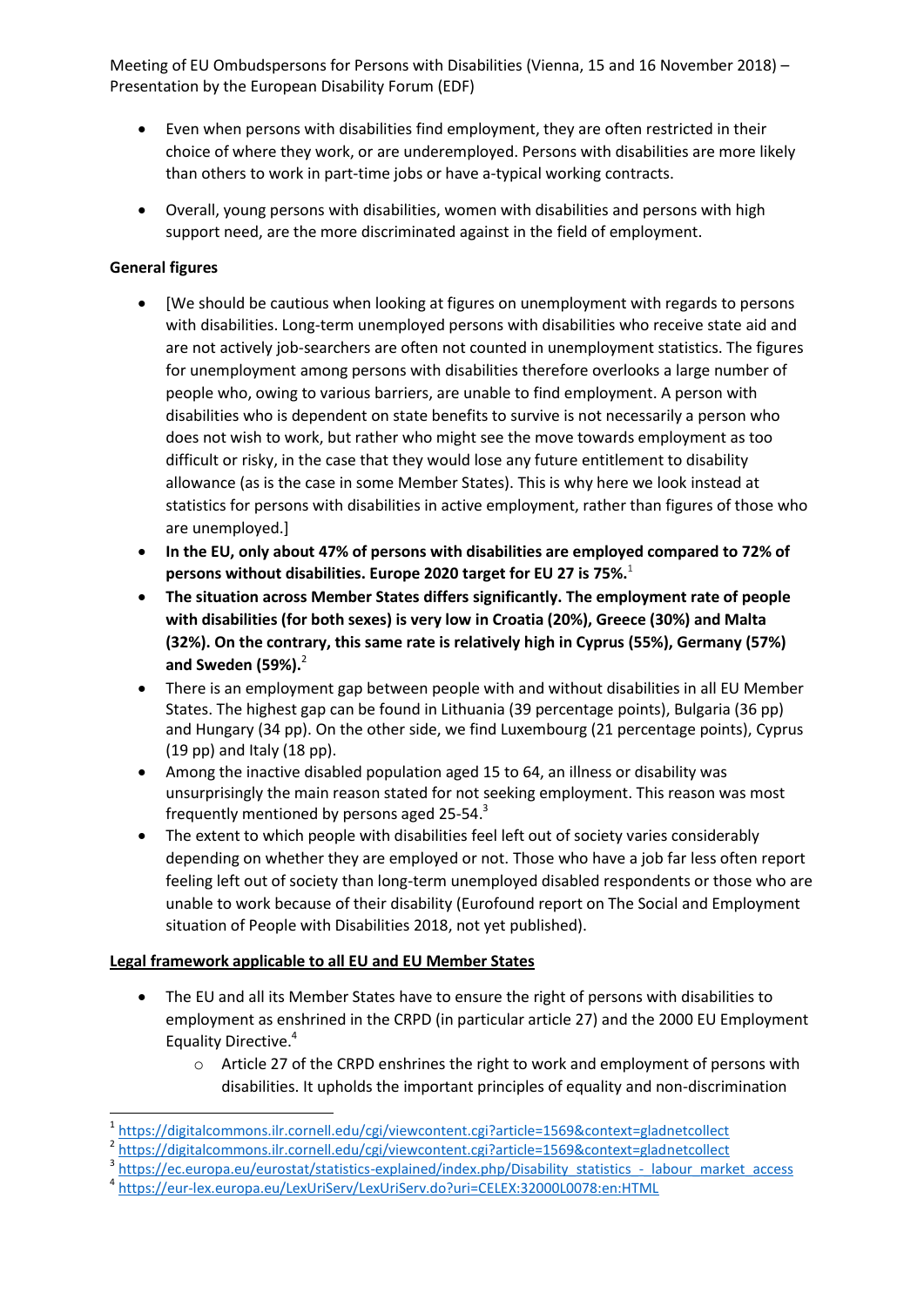that are main principles of the CRPD. Under the CRPD, States parties of the Convention must recognise the right of persons with disabilities to work, which includes "the right to the opportunity to gain a living by work freely chosen or accepted in a labour market and work environment that is open, inclusive and accessible to persons with disabilities." It comprises labour and trade unions rights, including equal and decent working conditions and payment, and equal access to vocational and continuing training.

- o Article 27 obliges States parties to "safeguard and promote the realization of the right to work, including for those who acquire a disability during the course of employment, by taking appropriate steps, including through legislation." It lists examples of measures that should be taken, such as prohibition of discrimination, employment in the public sectors, promotion of employment in private sector, provide reasonable accommodation in the workplace, promote vocational and professional rehabilitation…
- $\circ$  The Directive 2000/78/EC establishing a general framework for equal treatment in employment and occupation which has been transposed by all EU Member States, prohibits discrimination in employment on the ground of disability (article 1) and requires employer to adopt reasonable accommodations enable persons with disabilities "to have access to, participate in, or advance in employment, or to undergo training" (article 5).

## **What kind of responses should we focus on?**

1

- A policy of flexible working hours coupled with a social security system ensuring persons with disabilities that they will not lose their rights, if they are not successful, might make part-time jobs accessible and attractive. This might avoid a process of long-term economic inactivity with the ensuing risks of marginalisation. This policy might be completed with the provision of technical aids and work adaptations.<sup>5</sup>
- The divergence between average employment rates in Member States and their correlation with the employment rates of persons with disabilities, goes to suggest that the improvement of the economic situation alone will not significantly affect the employment rate of people with disabilities, particularly those with high support needs. Measures which are aimed to affect the general population are not expected to have a significant impact on people with disabilities, in particular with high support needs. Rather we need employment policies that make specific provisions for removing the barriers (identified above) that often prevent persons with disabilities finding employment. 6
- EDF would like to see specific reference to disability within the EU's [Social Scoreboard](https://composite-indicators.jrc.ec.europa.eu/social-scoreboard/) and the use of the Social Pillar as a means to push for concrete legislation across the EU that seeks to close the employment gap between persons with disabilities and others.
- Member States and the EU, through its new Disability Strategy and other measures, will need to take seriously their commitment to the CPRD, and particularly Article 27. Sharing and implementing good practices is a good way to start. Measures for the inclusion of persons with disabilities in the labour market should take into account the diversity of

<sup>5</sup> <https://digitalcommons.ilr.cornell.edu/cgi/viewcontent.cgi?article=1569&context=gladnetcollect> 6